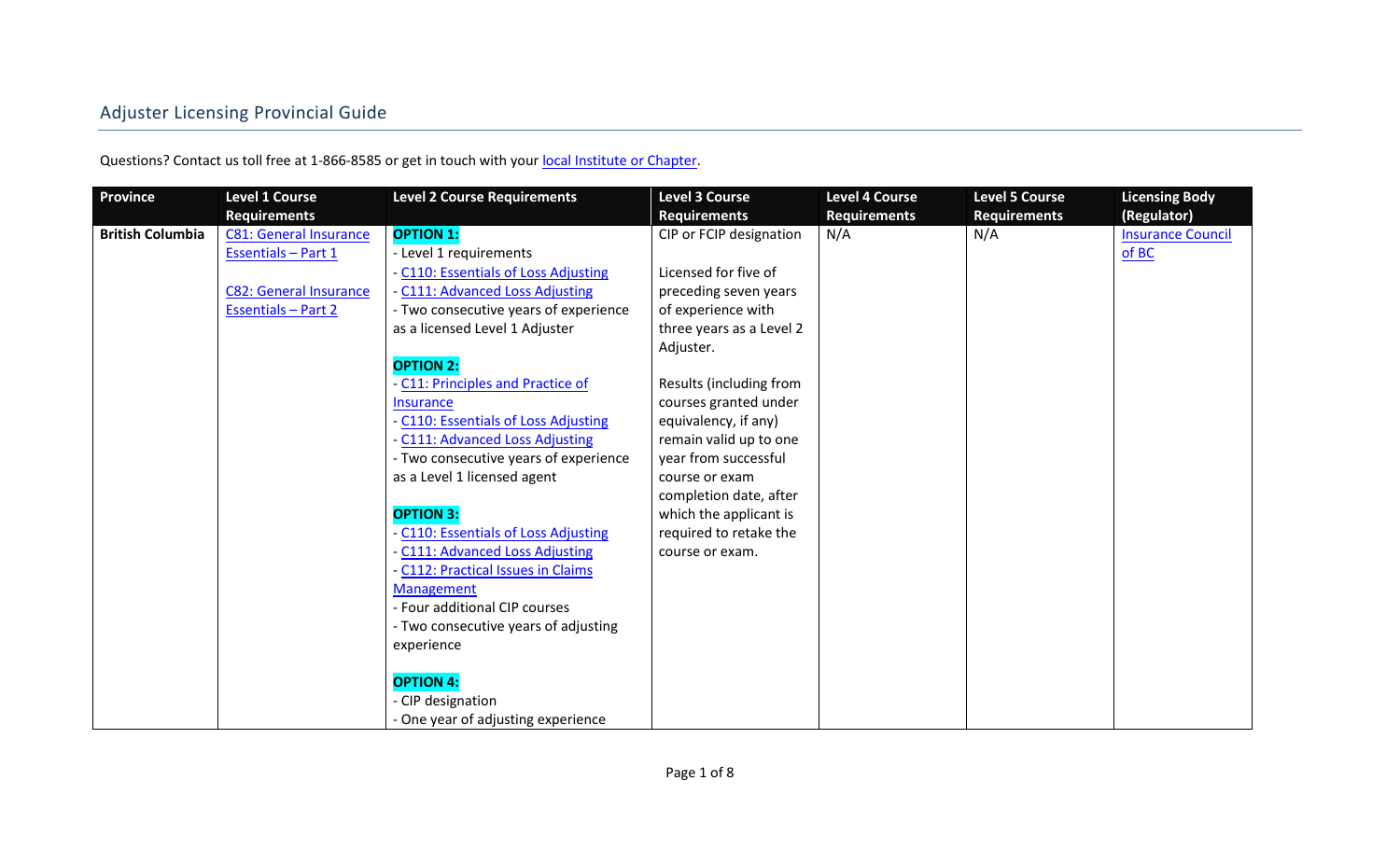| Alberta           | <b>C81: General Insurance</b>   | Level 1 requirements                      | Level 2 requirements       | N/A | N/A | Alberta Insurance         |
|-------------------|---------------------------------|-------------------------------------------|----------------------------|-----|-----|---------------------------|
| Note: Northern &  | <b>Essentials - Part 1</b>      |                                           |                            |     |     | <b>Council (AIC)</b>      |
| Southern have the |                                 | Six completed CIP courses-one of          | CIP designation            |     |     |                           |
| same courses      | <b>C82: General Insurance</b>   | which must be C110: Essentials of Loss    |                            |     |     |                           |
|                   | <b>Essentials - Part 2</b>      | <b>Adjusting</b>                          | C32: Bodily Injury         |     |     |                           |
|                   |                                 |                                           | <b>Claims</b>              |     |     |                           |
|                   | <b>C110: Essentials of Loss</b> | 24 months of consecutive claims           |                            |     |     |                           |
|                   | <b>Adjusting</b>                | adjusting experience                      | <b>C111: Advanced Loss</b> |     |     |                           |
|                   |                                 |                                           | <b>Adjusting</b>           |     |     |                           |
|                   | Automobile Insurance            |                                           |                            |     |     |                           |
|                   | Supplement                      |                                           | Acted as an Adjuster for   |     |     |                           |
|                   |                                 |                                           | 60 months within the 10    |     |     |                           |
|                   | <b>Habitational Insurance</b>   |                                           | year period immediately    |     |     |                           |
|                   | Policy Wording                  |                                           | preceding the date of      |     |     |                           |
|                   |                                 |                                           | application.               |     |     |                           |
|                   | S.P.F. No. 1 Alberta            |                                           |                            |     |     |                           |
|                   | Automobile Policy               |                                           |                            |     |     |                           |
|                   | Wording                         |                                           |                            |     |     |                           |
|                   | <b>Accident &amp; Sickness</b>  |                                           |                            |     |     |                           |
|                   | <b>Insurance Supplement</b>     |                                           |                            |     |     |                           |
| Saskatchewan      | <b>OPTION 1:</b>                | Level 1 requirements                      | Level 2 requirements       | N/A | N/A | <b>Insurance Councils</b> |
|                   | - C11: Principles and           |                                           |                            |     |     | of Saskatchewan           |
|                   | <b>Practice of Insurance</b>    | <b>C110: Essentials of Loss Adjusting</b> | CIP designation            |     |     | (ICS)                     |
|                   |                                 |                                           |                            |     |     |                           |
|                   | <b>OPTION 2:</b>                | <b>C111: Advanced Loss Adjusting</b>      |                            |     |     |                           |
|                   | <b>C81: General Insurance</b>   |                                           |                            |     |     |                           |
|                   | Essentials-Part 1               | <b>C112: Practical Issues in Claims</b>   |                            |     |     |                           |
|                   |                                 | <b>Management</b>                         |                            |     |     |                           |
|                   | <b>C82: General Insurance</b>   |                                           |                            |     |     |                           |
|                   | <b>Essentials - Part 2</b>      | <b>C32: Bodily Injury Claims</b>          |                            |     |     |                           |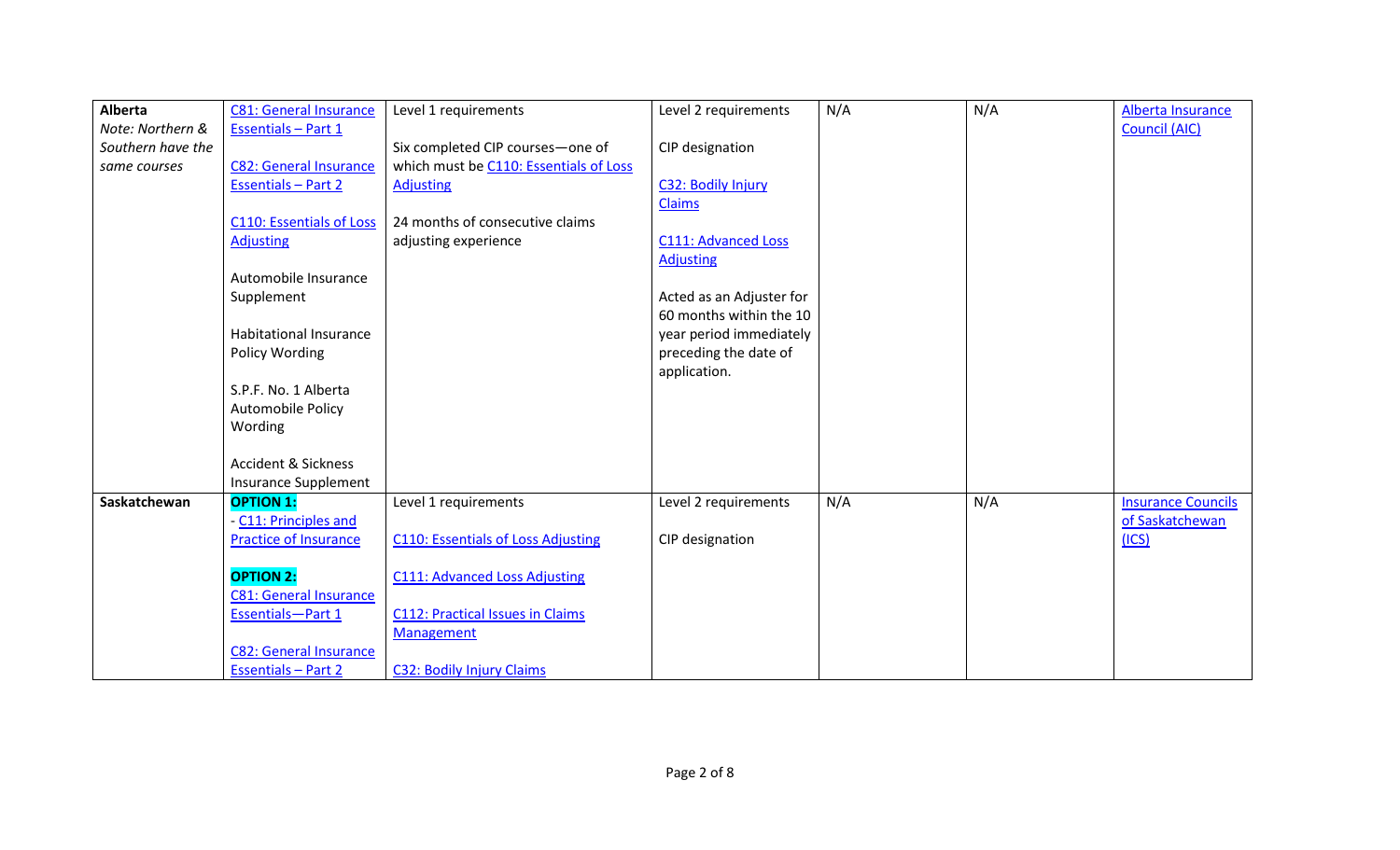| <b>Manitoba</b>           | Qualifying exam              | <b>OPTION 1:</b>                          | Level 2 requirements            | Level 3 requirements         | Level 4 Requirements | <b>Insurance Council of</b> |
|---------------------------|------------------------------|-------------------------------------------|---------------------------------|------------------------------|----------------------|-----------------------------|
|                           | through the Insurance        | C11: Principles and Practice of           |                                 |                              |                      | Manitoba                    |
|                           | <b>Council of Manitoba</b>   | Insurance                                 | C12: Insurance on               | C112: Practical              | CIP designation      |                             |
|                           |                              |                                           | Property                        | <b>Issues in Claims</b>      |                      |                             |
|                           |                              | <b>OPTION 2:</b>                          |                                 | Management                   |                      |                             |
|                           |                              | C81: General Insurance Essentials - Part  | <b>C110: Essentials of Loss</b> |                              |                      |                             |
|                           |                              | <u>1</u>                                  | <b>Adjusting</b>                | C16: The Business of         |                      |                             |
|                           |                              |                                           |                                 | <b>Insurance</b>             |                      |                             |
|                           |                              | C82: General Insurance Essentials - Part  | And your choice of:             |                              |                      |                             |
|                           |                              | $\overline{2}$                            | - C13: Insurance Against        |                              |                      |                             |
|                           |                              |                                           | Liability - Part 1              |                              |                      |                             |
|                           |                              |                                           | - C14: Automobile               |                              |                      |                             |
|                           |                              |                                           | <b>Insurance - Part 1</b>       |                              |                      |                             |
|                           |                              |                                           | - C111: Advanced Loss           |                              |                      |                             |
|                           |                              |                                           | <b>Adjusting</b>                |                              |                      |                             |
|                           |                              |                                           | - C112: Practical Issues        |                              |                      |                             |
|                           |                              |                                           | in Claims Management            |                              |                      |                             |
| <b>Nova Scotia</b>        | C11: Principles and          | Level 1 requirements                      | Level 2 requirements            | Level 3 requirements         | N/A                  | Superintendent of           |
|                           | <b>Practice of Insurance</b> |                                           |                                 |                              |                      | <b>Insurance</b>            |
|                           |                              | <b>C12: Insurance on Property</b>         | <b>C13: Insurance Against</b>   | C112: Practical              |                      |                             |
|                           |                              |                                           | Liability - Part 1              | <b>Issues in Claims</b>      |                      |                             |
|                           |                              | C14: Automobile Insurance - Part 1        |                                 | Management                   |                      |                             |
|                           |                              |                                           | <b>C111: Advanced Loss</b>      |                              |                      |                             |
|                           |                              | <b>C110: Essentials of Loss Adjusting</b> | <b>Adjusting</b>                | C32: Bodily Injury<br>Claims |                      |                             |
| <b>Newfoundland &amp;</b> | C11: Principles and          | Level 1 requirements                      | Level 2 requirements            | Level 3 requirements         | N/A                  | Superintendent of           |
| Labrador                  | Practice of Insurance        |                                           |                                 |                              |                      |                             |
|                           |                              | <b>C12: Insurance on Property</b>         | <b>C13: Insurance Against</b>   | C112: Practical              |                      | <b>Insurance</b>            |
|                           |                              |                                           | Liability - Part 1              | <b>Issues in Claims</b>      |                      |                             |
|                           |                              | C14: Automobile Insurance - Part 1        |                                 | <b>Management</b>            |                      |                             |
|                           |                              |                                           | <b>C111: Advanced Loss</b>      |                              |                      |                             |
|                           |                              | <b>C110: Essentials of Loss Adjusting</b> | <b>Adjusting</b>                | C32: Bodily Injury           |                      |                             |
|                           |                              |                                           |                                 | <b>Claims</b>                |                      |                             |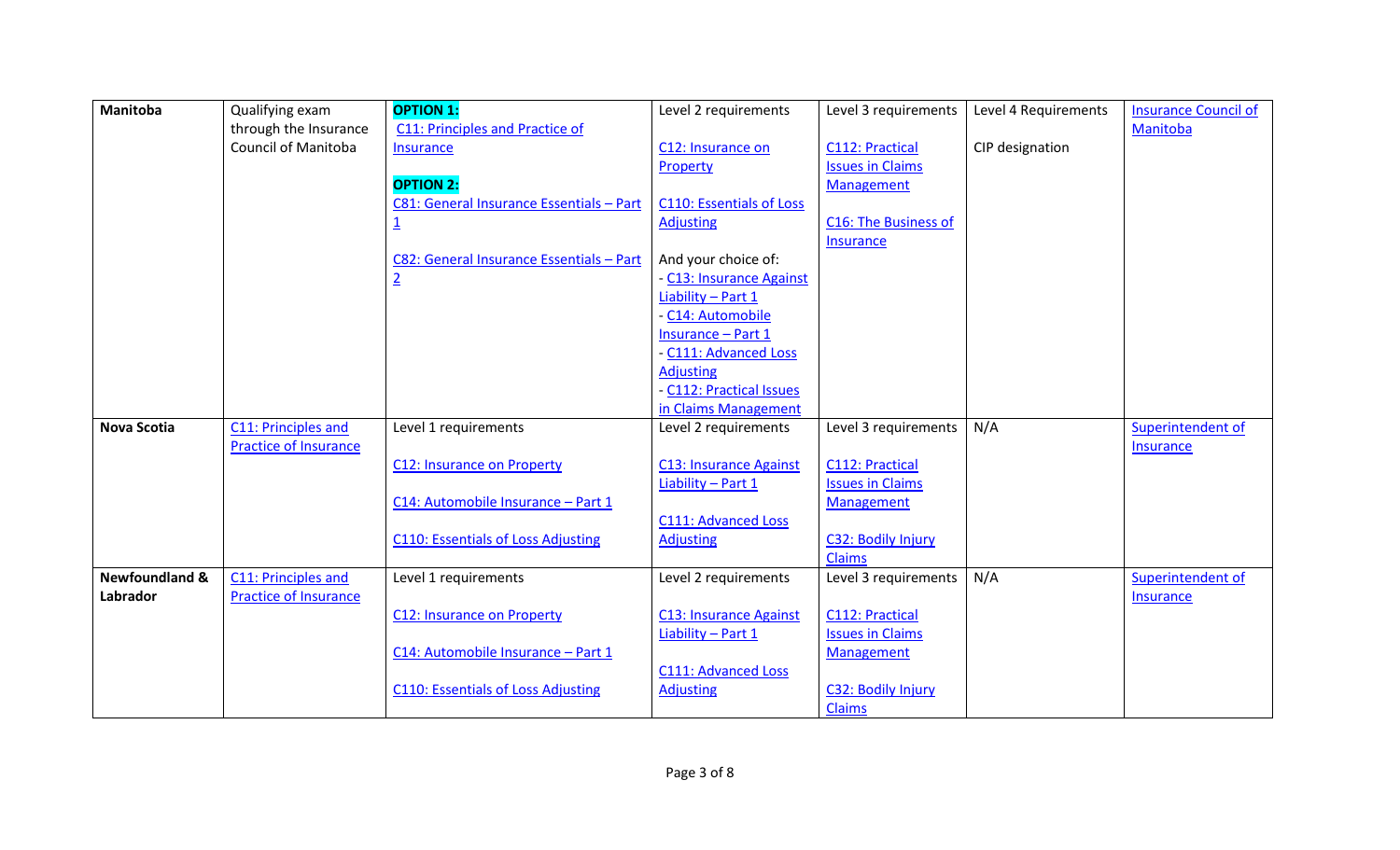| <b>New Brunswick</b> | Must be supervised by | <b>OPTION 1:</b>                      | For a specialization in    | N/A | N/A | Superintendent |
|----------------------|-----------------------|---------------------------------------|----------------------------|-----|-----|----------------|
|                      | a Level 3 Adjuster    | - C11: Principles and Practice of     | <b>PROPERTY DAMAGE:</b>    |     |     | of Insurance   |
|                      |                       | <b>Insurance</b>                      | - C12: Insurance on        |     |     |                |
|                      |                       |                                       | Property                   |     |     |                |
|                      |                       | <b>OPTION 2:</b>                      | - C13: Insurance Against   |     |     |                |
|                      |                       | - C81: General Insurance Essentials - | Liability - Part 1         |     |     |                |
|                      |                       | Part 1                                | - C110: Essentials of      |     |     |                |
|                      |                       | - C82: General Insurance Essentials - | <b>Loss Adjusting</b>      |     |     |                |
|                      |                       | Part 2                                | - C111: Advanced Loss      |     |     |                |
|                      |                       |                                       | <b>Adjusting</b>           |     |     |                |
|                      |                       |                                       |                            |     |     |                |
|                      |                       |                                       | For a specialization in    |     |     |                |
|                      |                       |                                       | <b>AUTOMOBILE PHYSICAL</b> |     |     |                |
|                      |                       |                                       | <b>DAMAGE:</b>             |     |     |                |
|                      |                       |                                       | - C13: Insurance Against   |     |     |                |
|                      |                       |                                       | Liability - Part 1         |     |     |                |
|                      |                       |                                       | - C14: Automobile          |     |     |                |
|                      |                       |                                       | Insurance - Part 1         |     |     |                |
|                      |                       |                                       | - C110: Essentials of      |     |     |                |
|                      |                       |                                       | <b>Loss Adjusting</b>      |     |     |                |
|                      |                       |                                       | - C111: Advanced Loss      |     |     |                |
|                      |                       |                                       | <b>Adjusting</b>           |     |     |                |
|                      |                       |                                       | For a specialization in    |     |     |                |
|                      |                       |                                       | <b>AUTOMOBILE</b>          |     |     |                |
|                      |                       |                                       | <b>ACCIDENT BENEFITS:</b>  |     |     |                |
|                      |                       |                                       | - C14: Automobile          |     |     |                |
|                      |                       |                                       | Insurance - Part 1         |     |     |                |
|                      |                       |                                       | - C32: Bodily Injury       |     |     |                |
|                      |                       |                                       | <b>Claims</b>              |     |     |                |
|                      |                       |                                       | - C110: Essentials of      |     |     |                |
|                      |                       |                                       | <b>Loss Adjusting</b>      |     |     |                |
|                      |                       |                                       | - C111: Advanced Loss      |     |     |                |
|                      |                       |                                       | <b>Adjusting</b>           |     |     |                |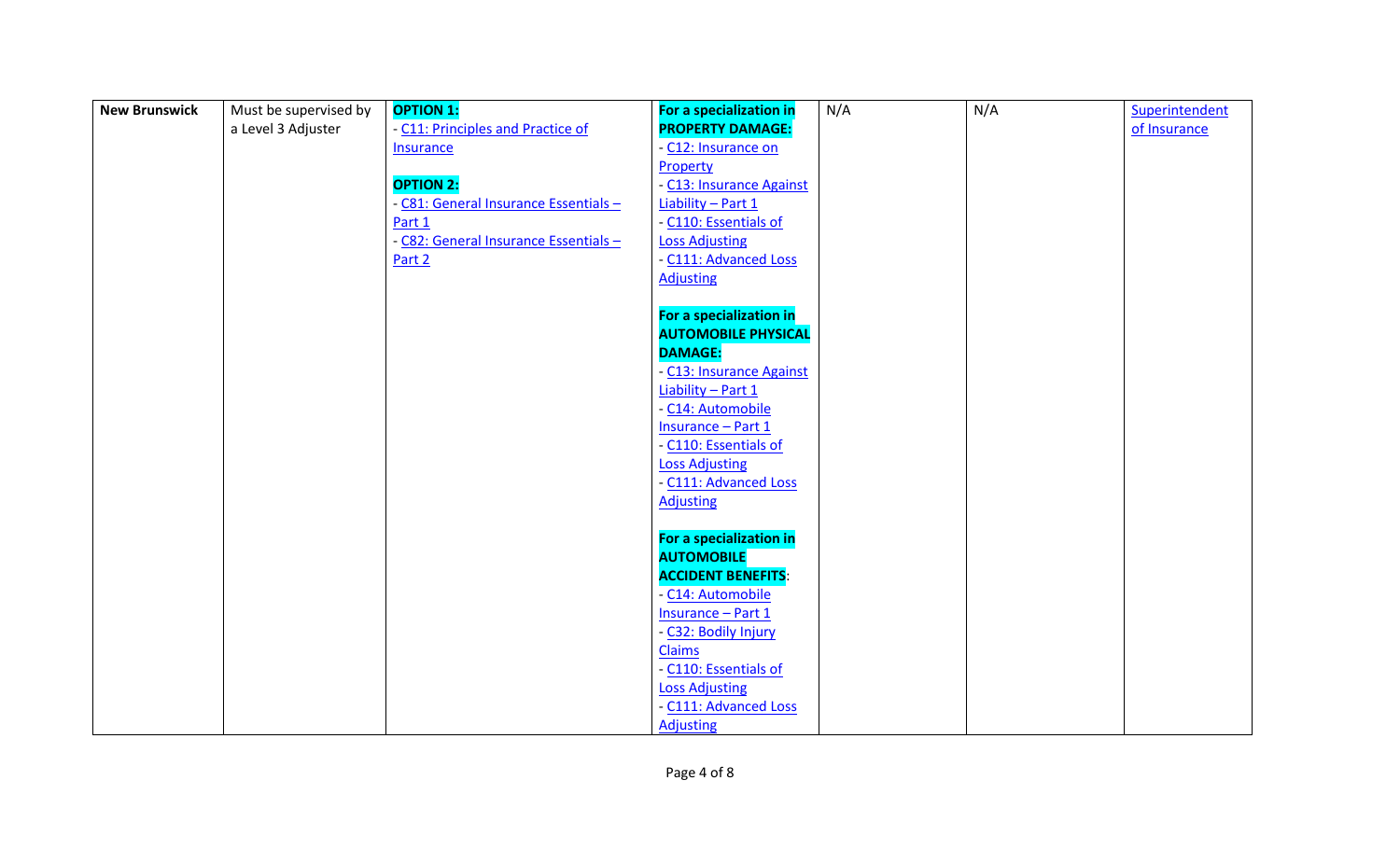|                       | For a specialization in  |  |
|-----------------------|--------------------------|--|
|                       | <b>BODILY INJURY:</b>    |  |
|                       | - C13: Insurance Against |  |
|                       | Liability - Part 1       |  |
|                       | - C14: Automobile        |  |
|                       | Insurance - Part 1       |  |
|                       | - C32: Bodily Injury     |  |
| <b>Claims</b>         |                          |  |
|                       | - C110: Essentials of    |  |
| <b>Loss Adjusting</b> |                          |  |
|                       | - C111: Advanced Loss    |  |
| <b>Adjusting</b>      |                          |  |
|                       |                          |  |
|                       | Please note: within 36   |  |
|                       | months after your Level  |  |
|                       | 2 licence is issued, you |  |
|                       | need to acquire 24       |  |
|                       | months of work           |  |
|                       | experience in claims     |  |
|                       | adjusting. Please be     |  |
|                       | aware that any           |  |
|                       | experienced acquired     |  |
|                       | before the Level 2       |  |
|                       | licence was issued will  |  |
|                       | not count for the        |  |
|                       | purpose of this          |  |
| subsection.           |                          |  |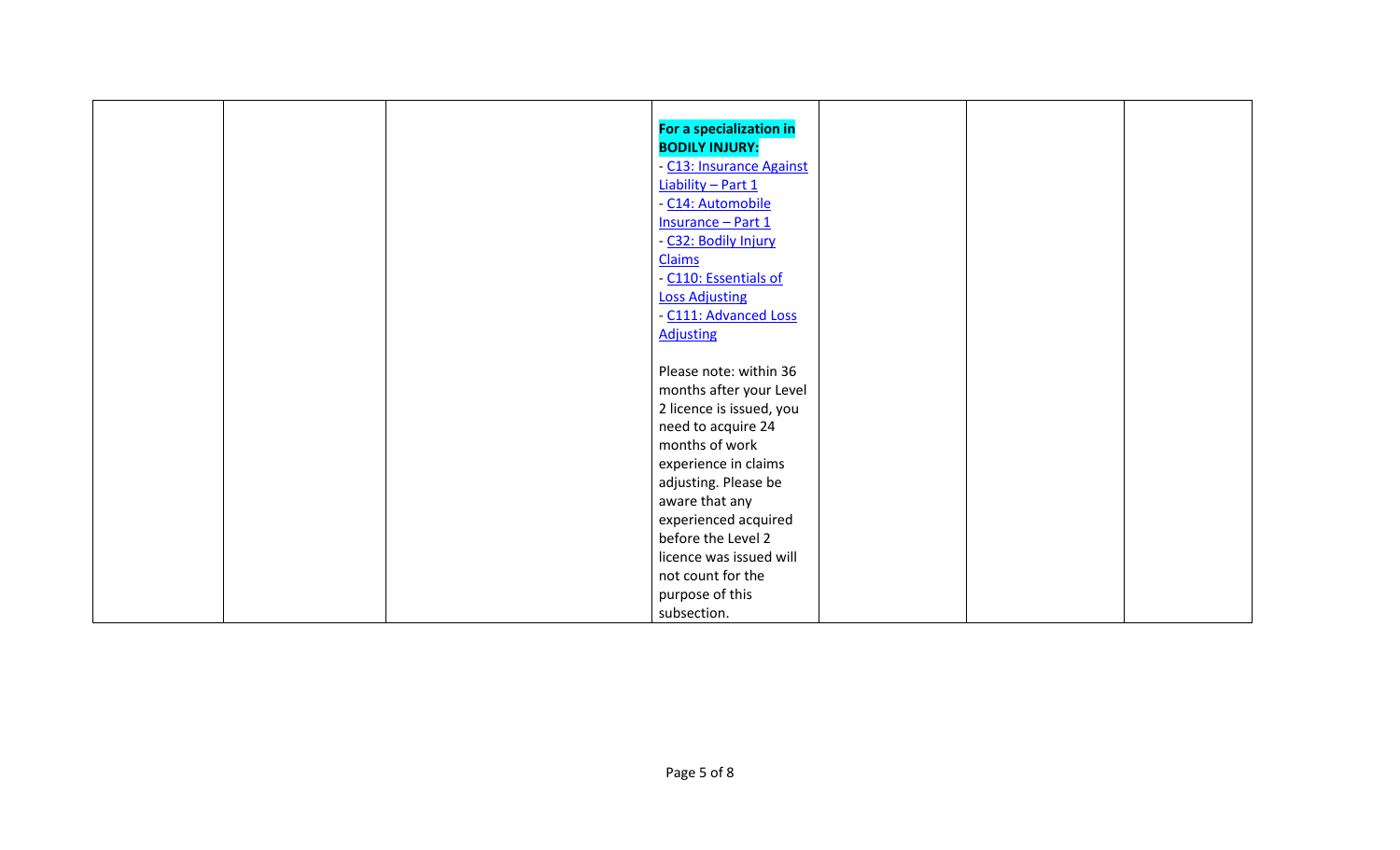| Province                    | <b>Probationary Licence</b>                      | <b>Full Adjuster's Licence</b>                               | <b>Exams</b>                               | <b>Licensing Body (Regulator)</b>       |
|-----------------------------|--------------------------------------------------|--------------------------------------------------------------|--------------------------------------------|-----------------------------------------|
| Ontario                     | Letter of Authority                              | Probationary Licence requirements                            | <b>Insurance Institute for CIP courses</b> | <b>Financial Services Commission of</b> |
|                             | C11: Principles and Practice of Insurance        | C13: Insurance Against Liability - Part 1                    | CIAA for oral exam                         | Ontario                                 |
|                             | <b>C12: Insurance on Property</b>                | <b>C32: Bodily Injury Claims</b>                             |                                            |                                         |
|                             | C14: Automobile Insurance - Part 1               | <b>C111: Advanced Loss Adjusting</b>                         |                                            |                                         |
|                             | <b>C110: Essentials of Loss Adjusting</b>        | <b>C112: Practical Issues in Claims</b><br><b>Management</b> |                                            |                                         |
|                             | Please note: the above four courses must         |                                                              |                                            |                                         |
|                             | be completed within 30 months                    | Please note: the above four courses must                     |                                            |                                         |
|                             |                                                  | be completed within 30 months of                             |                                            |                                         |
|                             |                                                  | receiving the Probationary Licence                           |                                            |                                         |
|                             |                                                  | Appeal for oral exam                                         |                                            |                                         |
| <b>Prince Edward Island</b> | <b>OPTION 1:</b>                                 | Probationary licence requirements                            | Insurance Institute for CIP & GIE          | Superintendent of Insurance             |
|                             | <b>C11: Principles and Practice of Insurance</b> | C14: Automobile Insurance - Part 1                           | Courses                                    |                                         |
|                             | <b>OPTION 2:</b>                                 | <b>C32: Bodily Injury Claims</b>                             |                                            |                                         |
|                             | C81: General Insurance Essentials - Part 1       | <b>C110: Essentials of Loss Adjusting</b>                    |                                            |                                         |
|                             | C82: General Insurance Essentials - Part 2       | <b>C111: Advanced Loss Adjusting</b>                         |                                            |                                         |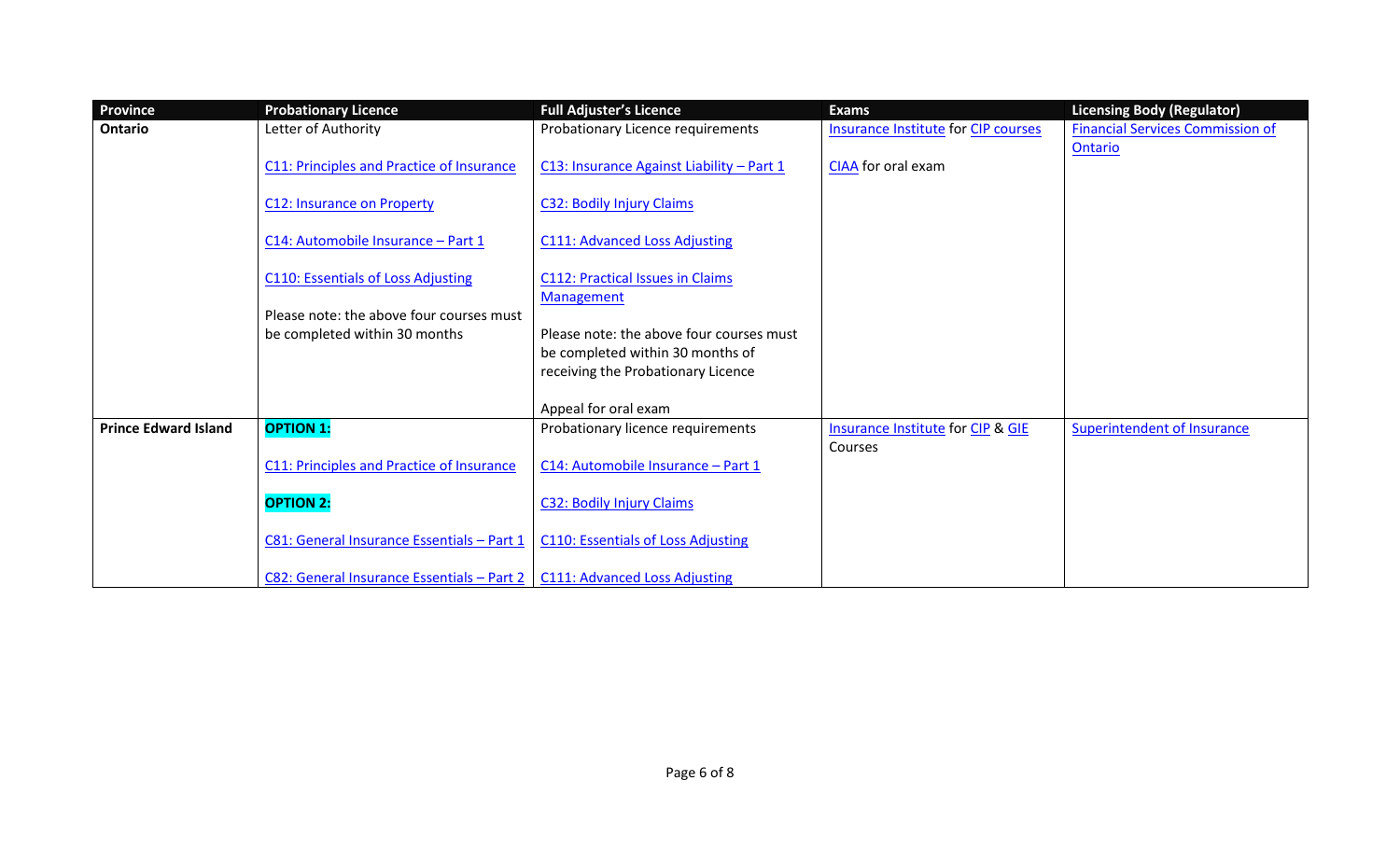#### **Québec Requirements**

#### Minimum Qualifications:

- Diploma of Collegial Studies from Québec (DCS);
- Diploma of Collegial Studies (DCS) Insurance and Financial Advisory Services;
- Attestation of collegial studies in damage insurance recognized in an agreement entered into for that purpose between the AMF and a Québec college-level institution;
- Two university certificates of 30 credits each from a Canadian university;
- Bachelor's degree, specialized graduate diploma (D.E.S.S.), Master's degree or Doctoral degree from a Canadian university;
- Decision issued by the AMF recognizing a level of education equivalent to the Diploma of Collegial Studies;
- Comparative evaluation for studies done outside Québec issued by the ministère de l'Immigration et des Communautés culturelles du Québec, indicating a minimum of 13 years of studies;
- Secondary school diploma or equivalent level of education and a decision issued by the AMF recognizing at least three years of full-time work experience.

## AMF Examinations:

The AMF requires future professionals to pass the following examinations, based on the sector or sector class in which they plan to practice, in order to ensure they have the necessary skills to properly advise clients.

For the claims adjustment sector:

- $\bullet$  05-115
- 05-511
- $\bullet$  05-512
- $05-513$

For the claims adjustment in personal lines damage insurance sector class:

- $\bullet$  05-115
- 05-511
- 05-512